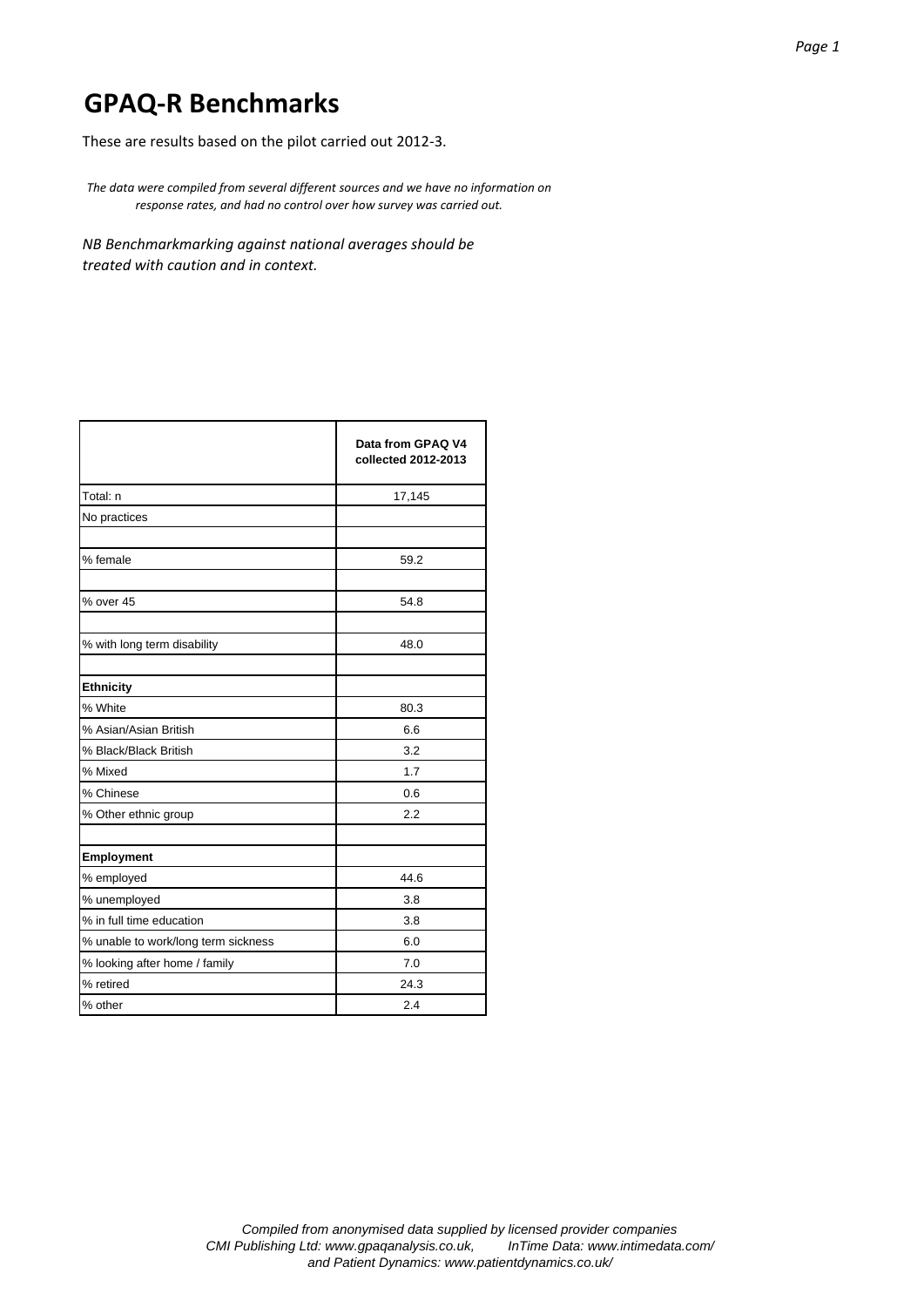These are results based on the pilot carried out 2012‐3.

*The data were compiled from several different sources and we have no information on response rates, and had no control over how survey was carried out.*

### **Q1 Putting you at ease?**

|              | <b>Total Number</b> | % of Total |
|--------------|---------------------|------------|
| Very good    | 12,614              | 76.8       |
| Good         | 2,959               | 18.0       |
| Satisfactory | 730                 | 4.4        |
| Poor         | 50                  | 0.3        |
| Very poor    | 30                  | 0.2        |
| Does not app | 42                  | 0.3        |
| Total %      |                     | 100.0      |
| No answerin  | 16,425              |            |

#### **Q2 Being polite and considerate?**

|               | <b>Total Number</b> | % of Total |
|---------------|---------------------|------------|
| Very good     | 13,443              | 82.0       |
| Good          | 2,418               | 14.7       |
| Satisfactory  | 456                 | 2.8        |
| Poor          | 41                  | 0.2        |
| Very poor     | 21                  | 0.1        |
| Does not appl | 23                  | 0.1        |
| Total %       |                     | 100.0      |
| No answerin   | 16,402              |            |

# **Q3 Listening to you?**

|               | <b>Total Number</b> | % of Total |
|---------------|---------------------|------------|
| Very good     | 13,046              | 79.5       |
| Good          | 2,660               | 16.2       |
| Satisfactory  | 598                 | 3.6        |
| Poor          | 66                  | 0.4        |
| Very poor     | 19                  | 0.1        |
| Does not appl | 30                  | 0.2        |
| Total %       |                     | 100.0      |
| No answerin   | 16,419              |            |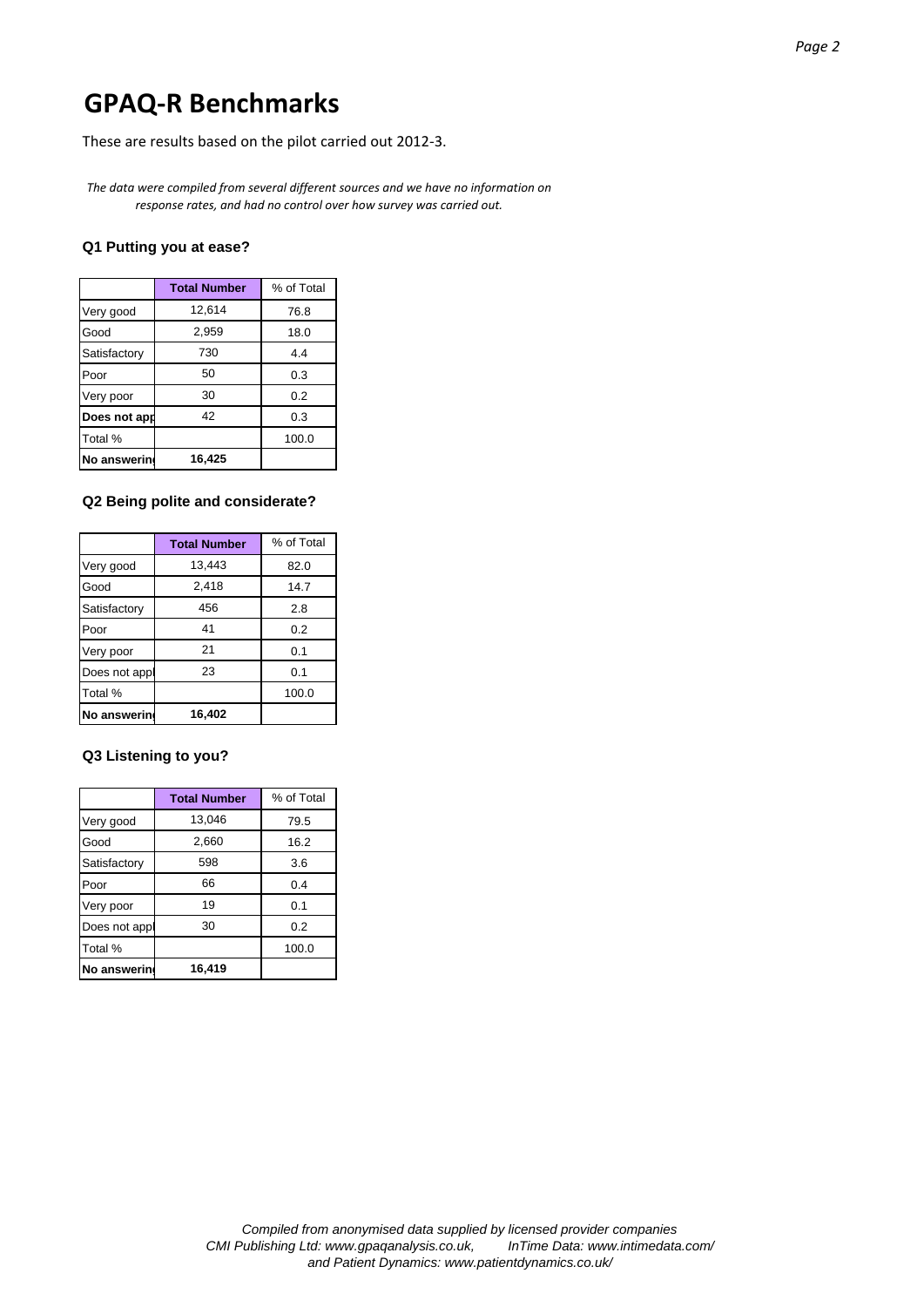These are results based on the pilot carried out 2012‐3.

*The data were compiled from several different sources and we have no information on response rates, and had no control over how survey was carried out.*

#### **Q4 Giving you enough time?**

|               | <b>Total Number</b> | % of Total |
|---------------|---------------------|------------|
| Very good     | 12072               | 73.6       |
| Good          | 3235                | 19.7       |
| Satisfactory  | 921                 | 5.6        |
| Poor          | 116                 | 0.7        |
| Very poor     | 29                  | 0.2        |
| Does not appl | 40                  | 0.2        |
| Total %       |                     | 100.0      |
| No answerin   | 16,413              |            |

#### **Q5 Assessing your medical condition?**

|               | <b>Total Number</b> | % of Total |
|---------------|---------------------|------------|
| Very good     | 11876               | 72.5       |
| Good          | 3288                | 20.1       |
| Satisfactory  | 909                 | 5.6        |
| Poor          | 92                  | 0.6        |
| Very poor     | 25                  | 0.2        |
| Does not appl | 184                 | 1.1        |
| Total %       |                     | 100.0      |
| No answerin   | 16,374              |            |

### **Q6 Explaining your condition and treatment?**

|               | <b>Total Number</b> | % of Total |
|---------------|---------------------|------------|
| Very good     | 11530               | 70.4       |
| Good          | 3497                | 21.3       |
| Satisfactory  | 906                 | 5.5        |
| Poor          | 90                  | 0.5        |
| Very poor     | 28                  | 0.2        |
| Does not appl | 336                 | 2.1        |
| Total %       |                     | 100.0      |
| No answerin   | 16,387              |            |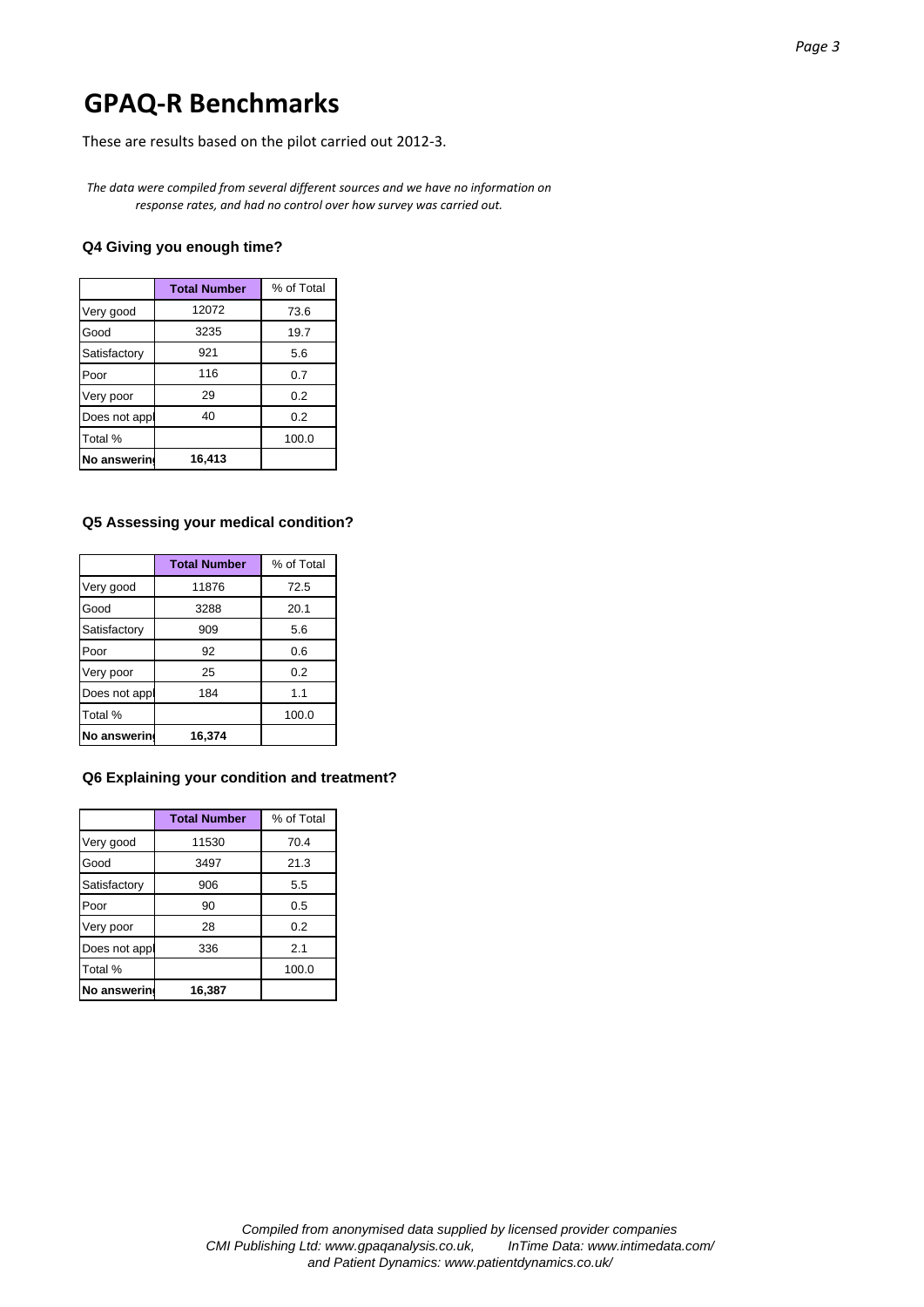These are results based on the pilot carried out 2012‐3.

*The data were compiled from several different sources and we have no information on response rates, and had no control over how survey was carried out.*

#### **Q7 Involving you in decisions about your care?**

|               | <b>Total Number</b> | % of Total |
|---------------|---------------------|------------|
| Very good     | 10936               | 67.2       |
| Good          | 3566                | 21.9       |
| Satisfactory  | 1020                | 6.3        |
| Poor          | 79                  | 0.5        |
| Very poor     | 27                  | 0.2        |
| Does not appl | 650                 | 4.0        |
| Total %       |                     | 100.0      |
| No answerin   | 16.278              |            |

### **Q8 Providing or arranging treatment for you?**

|                    | <b>Total Number</b> | % of Total |
|--------------------|---------------------|------------|
| Very good          | 11450               | 70.8       |
| Good               | 3034                | 18.8       |
| Satisfactory       | 776                 | 4.8        |
| Poor               | 72                  | 0.4        |
| Very poor          | 28                  | 0.2        |
| Does not appl      | 809                 | 5.0        |
| Total %            |                     | 100.0      |
| <b>No answerin</b> | 16.169              |            |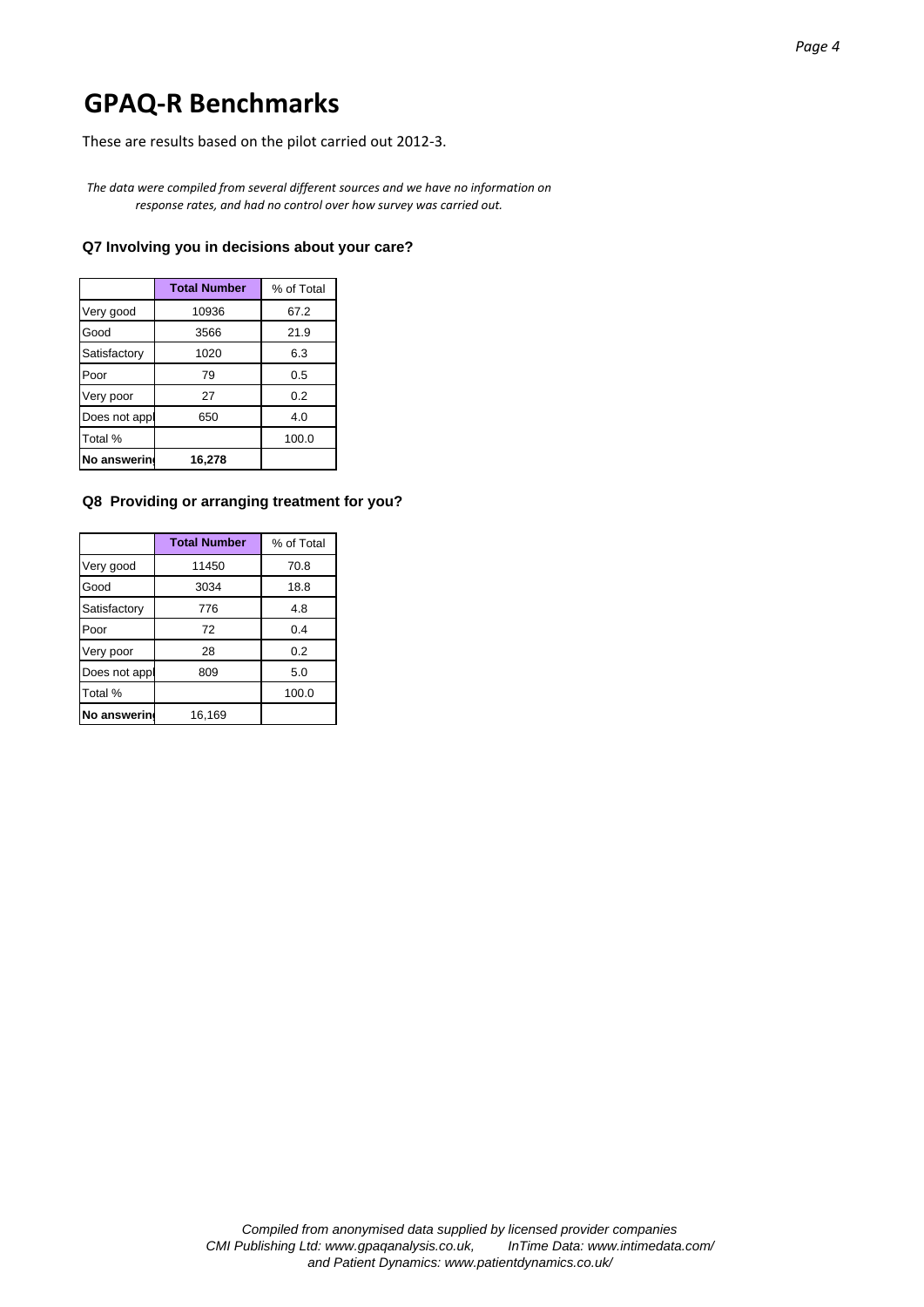These are results based on the pilot carried out 2012‐3.

*The data were compiled from several different sources and we have no information on response rates, and had no control over how survey was carried out.*

#### **Q9 Did you have confidence that the GP is honest and**

|                 | <b>Total Number</b> | % of Total |
|-----------------|---------------------|------------|
| Yes, definitely | 14,893              | 91.2       |
| Yes, to some    | 1,245               | 7.6        |
| No, not at all  | 72                  | 0.4        |
| Don't know, c   | 121                 | 0.7        |
| Total %         |                     | 100.0      |
| No answering    | 16,331              |            |

**Q10 Did you have confidence that the doctor will keep your information confidential?**

|                 | <b>Total Number</b> | % of Total |
|-----------------|---------------------|------------|
| Yes, definitely | 15,151              | 93.0       |
| Yes, to some    | 850                 | 5.2        |
| No, not at all  | 54                  | 0.3        |
| Don't know, c   | 231                 | 1.4        |
| Total %         |                     | 100.0      |
| No answerin     | 16,286              |            |

### **Q11 Would you be completely happy to see this GP again?**

|             | <b>Total Number</b> | % of Total |
|-------------|---------------------|------------|
| Yes         | 15,305              | 98.8       |
| <b>No</b>   | 186                 | 1.2        |
| Total %     |                     | 100.0      |
| No answerin | 15,491              |            |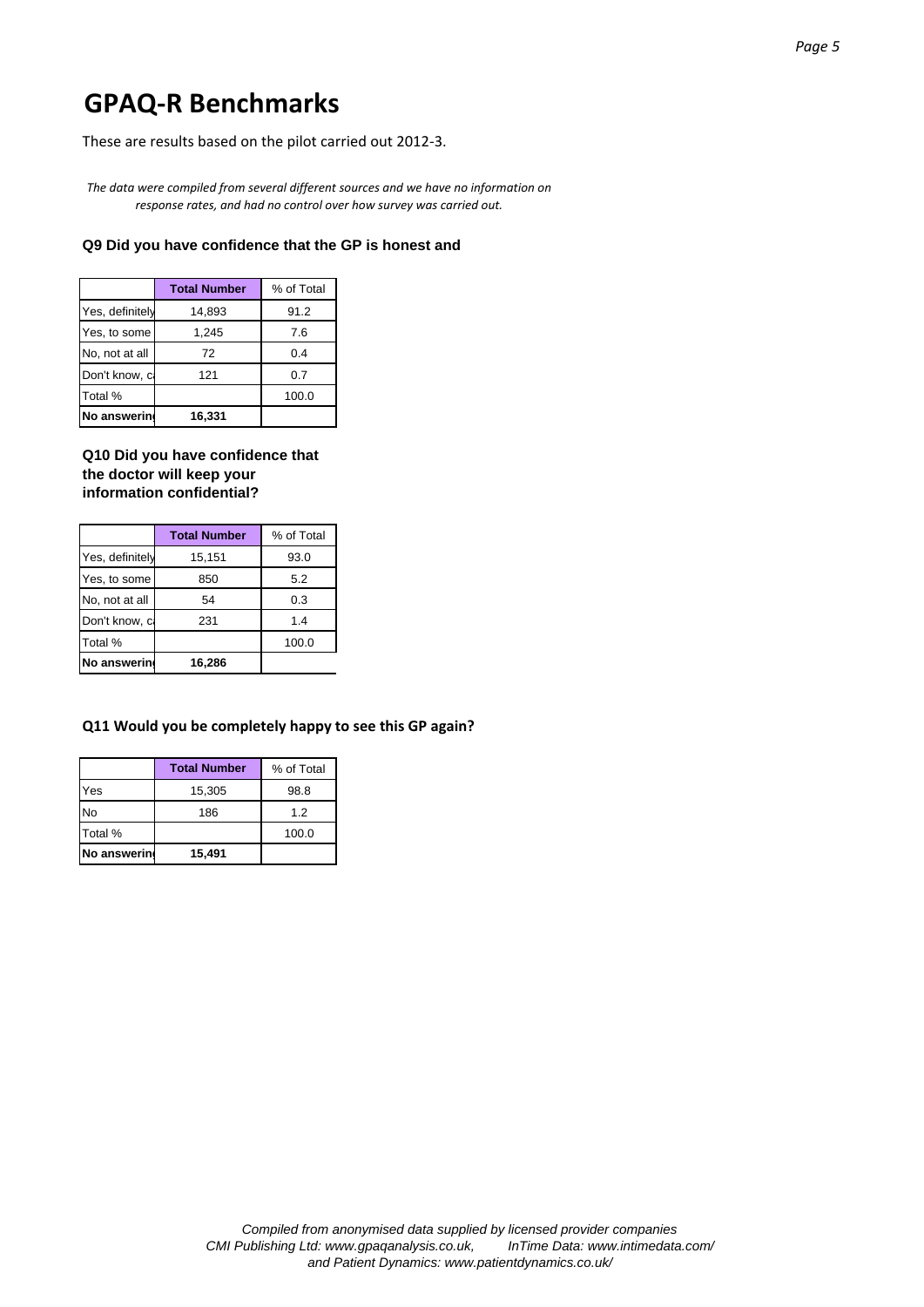These are results based on the pilot carried out 2012‐3.

*The data were compiled from several different sources and we have no information on response rates, and had no control over how survey was carried out.*

# **Q12 How helpful do you find the receptionists at your practice?**

|             | <b>Total Number</b> | % of Total |
|-------------|---------------------|------------|
| Very        | 11576               | 70.5       |
| Fairly      | 4320                | 26.3       |
| Not Very    | 353                 | 2.1        |
| Not at all  | 80                  | 0.5        |
| Don't know  | 101                 | 0.6        |
| Total %     |                     | 100.0      |
| No answerin | 16,430              |            |

# **Q13 How easy is it to get through to the practice on the phone?**

|                 | <b>Total Number</b> | % of Total |
|-----------------|---------------------|------------|
| Very easy       | 5359                | 32.5       |
| Fairly easy     | 7312                | 44.3       |
| Not very easy   | 2457                | 14.9       |
| Not at all easy | 864                 | 5.2        |
| Don't know      | 114                 | 0.7        |
| Haven't tried   | 406                 | 2.5        |
| Total %         |                     | 100.0      |
| No answerin     | 16,512              |            |

#### **Q14 How easy is it to speak to a doctor or nurse on the phone?**

|                 | <b>Total Number</b> | % of Total |
|-----------------|---------------------|------------|
| Very easy       | 4275                | 26.0       |
| Fairly easy     | 5782                | 35.2       |
| Not very easy   | 1996                | 12.1       |
| Not at all easy | 466                 | 2.8        |
| Don't know      | 707                 | 4.3        |
| Haven't tried   | 3211                | 19.5       |
| Total %         |                     | 100.0      |
| No answerin     | 16,437              |            |

#### **Q15 If you need to see a GP urgently, can you normally get seen sam**

|               | <b>Total Number</b> | % of Total |
|---------------|---------------------|------------|
| Yes           | 10165               | 62.0       |
| <b>No</b>     | 2900                | 17.7       |
| Don't know/ne | 3317                | 20.2       |
| Total %       |                     | 100.0      |
| No answering  | 16,382              |            |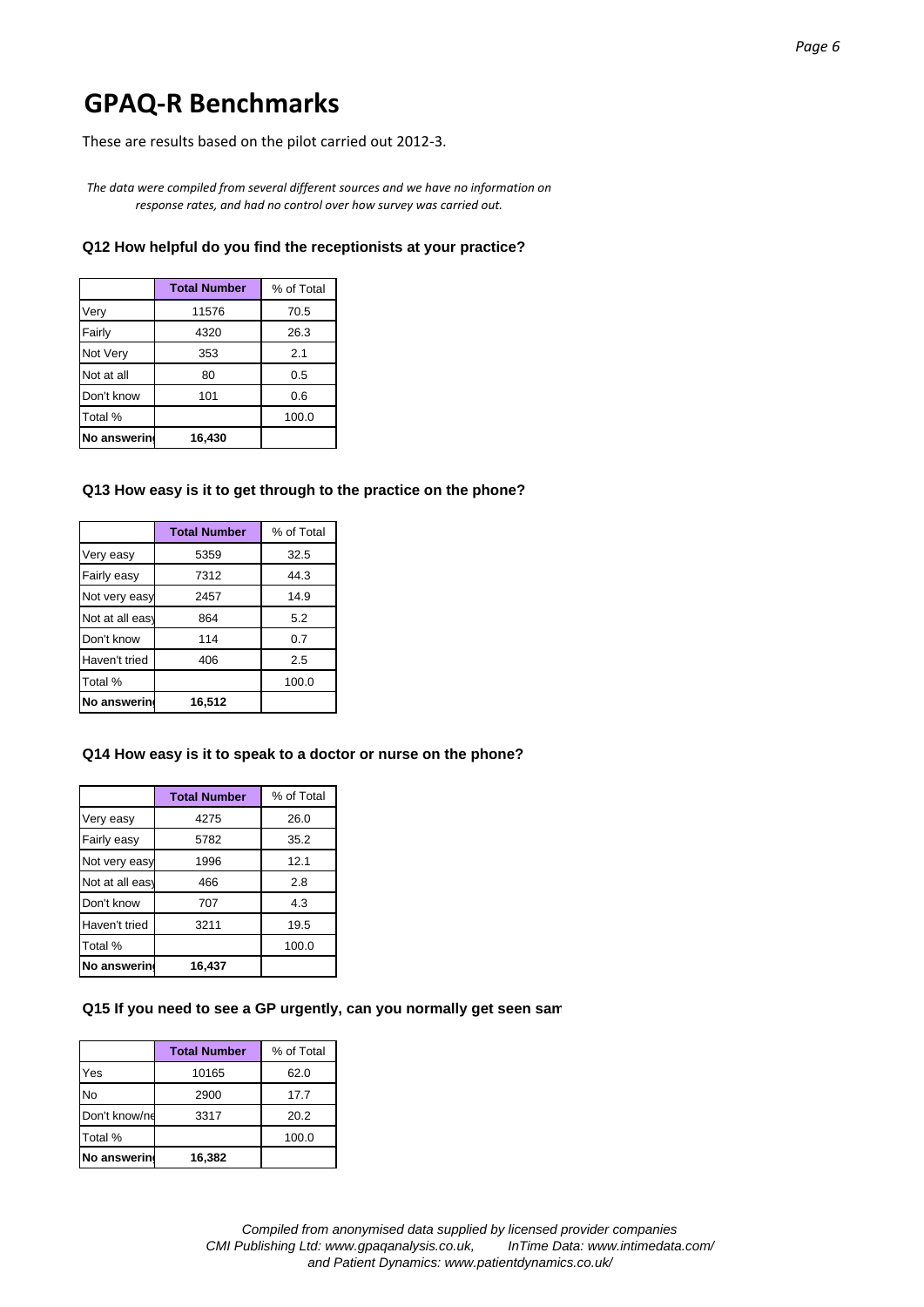These are results based on the pilot carried out 2012‐3.

*The data were compiled from several different sources and we have no information on response rates, and had no control over how survey was carried out.*

# **Q16 How important is it to you to be able to book ahead?**

|               | <b>Total Number</b> | % of Total |
|---------------|---------------------|------------|
| Important     | 13965               | 86.2       |
| Not important | 2245                | 13.8       |
| Total %       |                     | 100.0      |
| No answering  | 16,210              |            |

#### **Q17 How easy is it to book ahead?**

|                 | <b>Total Number</b> | % of Total |
|-----------------|---------------------|------------|
| Very easy       | 5532                | 34.4       |
| Fairly easy     | 6802                | 42.2       |
| Not very easy   | 2169                | 13.5       |
| Not at all easy | 651                 | 4.0        |
| Don't know      | 285                 | 1.8        |
| Haven't tried   | 663                 | 4.1        |
| Total %         |                     | 100.0      |
| No answerin     | 16,102              |            |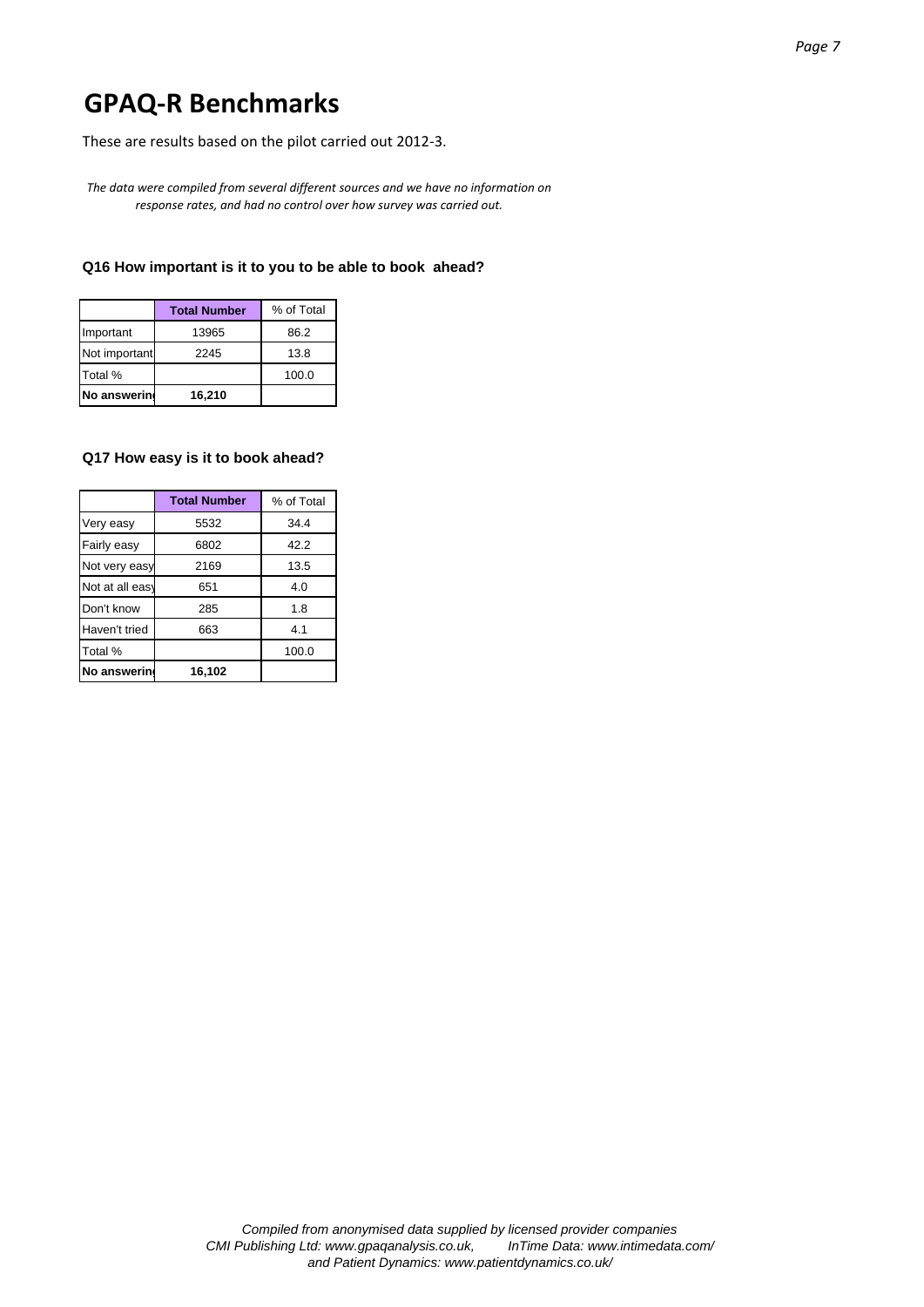These are results based on the pilot carried out 2012‐3.

*The data were compiled from several different sources and we have no information on response rates, and had no control over how survey was carried out.*

### **Q18 How do you normally book appointments?**

*(Patients can tick more than one box)*

|                    | Total No<br>response<br>$\boldsymbol{v}$ | % of total<br>response<br><b>S</b> |
|--------------------|------------------------------------------|------------------------------------|
| In person          | 4,547                                    | 24.0                               |
| By phone           | 13,733                                   | 72.4                               |
| Online             | 579                                      | 3.1                                |
| Doesn't apply      | 100                                      | 0.5                                |
| Total %            |                                          | 100.0                              |
| <b>Total Numbe</b> | 18,959                                   |                                    |
| <b>From your</b>   | 17,145                                   | patients                           |

#### **Q19 How would you prefer to make appointments?**

*(Patients can tick more than one box)*

|                    | Total No<br>response<br><b>S</b> | % of total<br>response<br><b>SC</b> |
|--------------------|----------------------------------|-------------------------------------|
| In person          | 4,967                            | 22.6                                |
| By phone           | 13,070                           | 59.5                                |
| Online             | 3,727                            | 17.0                                |
| Doesn't apply      | 208                              | 0.9                                 |
| Total %            |                                  | 100.0                               |
| <b>Total Numbe</b> | 21,972                           |                                     |
| <b>From your</b>   | 17,145                           | patients                            |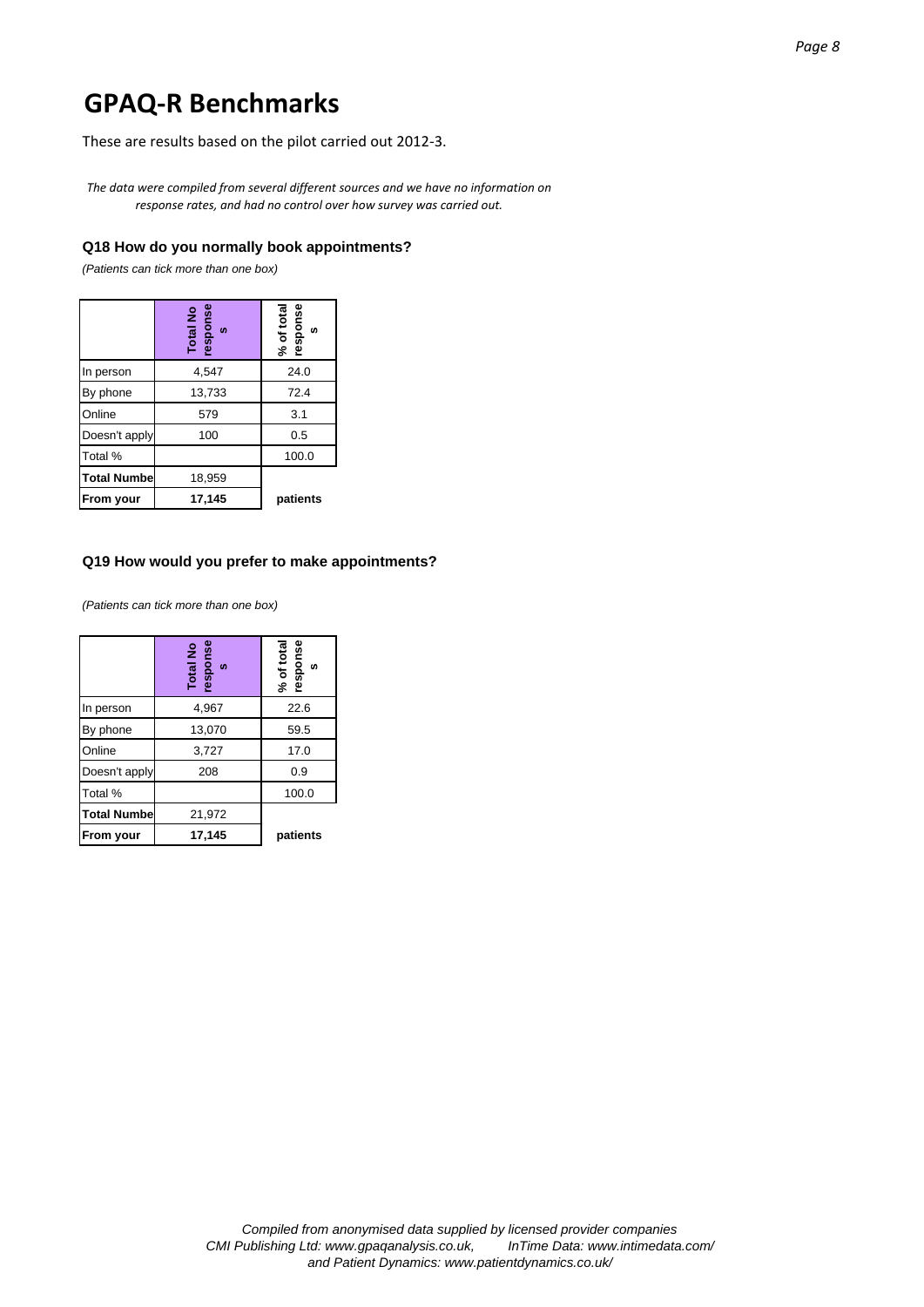These are results based on the pilot carried out 2012‐3.

*The data were compiled from several different sources and we have no information on response rates, and had no control over how survey was carried out.*

**Thinking of times when you want to see a particular doctor:** 

# **Q20 How quickly do you usually get seen?**

|                                     | <b>Total</b><br><b>Number</b> | % of Total |
|-------------------------------------|-------------------------------|------------|
| Same day or<br>next day             | 5,030                         | 30.9       |
| 2-4 days                            | 5.047                         | 31.0       |
| 5 days or<br>more                   | 3,934                         | 24.2       |
| Don't usually need to be seen quide | 1,082                         | 6.6        |
| Don't know,<br>never tried          | 1,190                         | 7.3        |
| Total %                             |                               | 100.0      |
| <b>Responses</b>                    | 16,283                        |            |

#### **Q21 How do you rate how quickly you were seen?**

|                     | <b>Total Number</b> | % of Total |
|---------------------|---------------------|------------|
| Excellent           | 4,202               | 25.8       |
| Very good           | 4.659               | 28.6       |
| Good                | 3,321               | 20.4       |
| Satisfactory        | 2,364               | 14.5       |
| Poor                | 952                 | 5.8        |
| Very poor           | 153                 | 0.9        |
| Does not appl       | 638                 | 3.9        |
| Total %             |                     | 100.0      |
| <b>Total Respor</b> | 16,289              |            |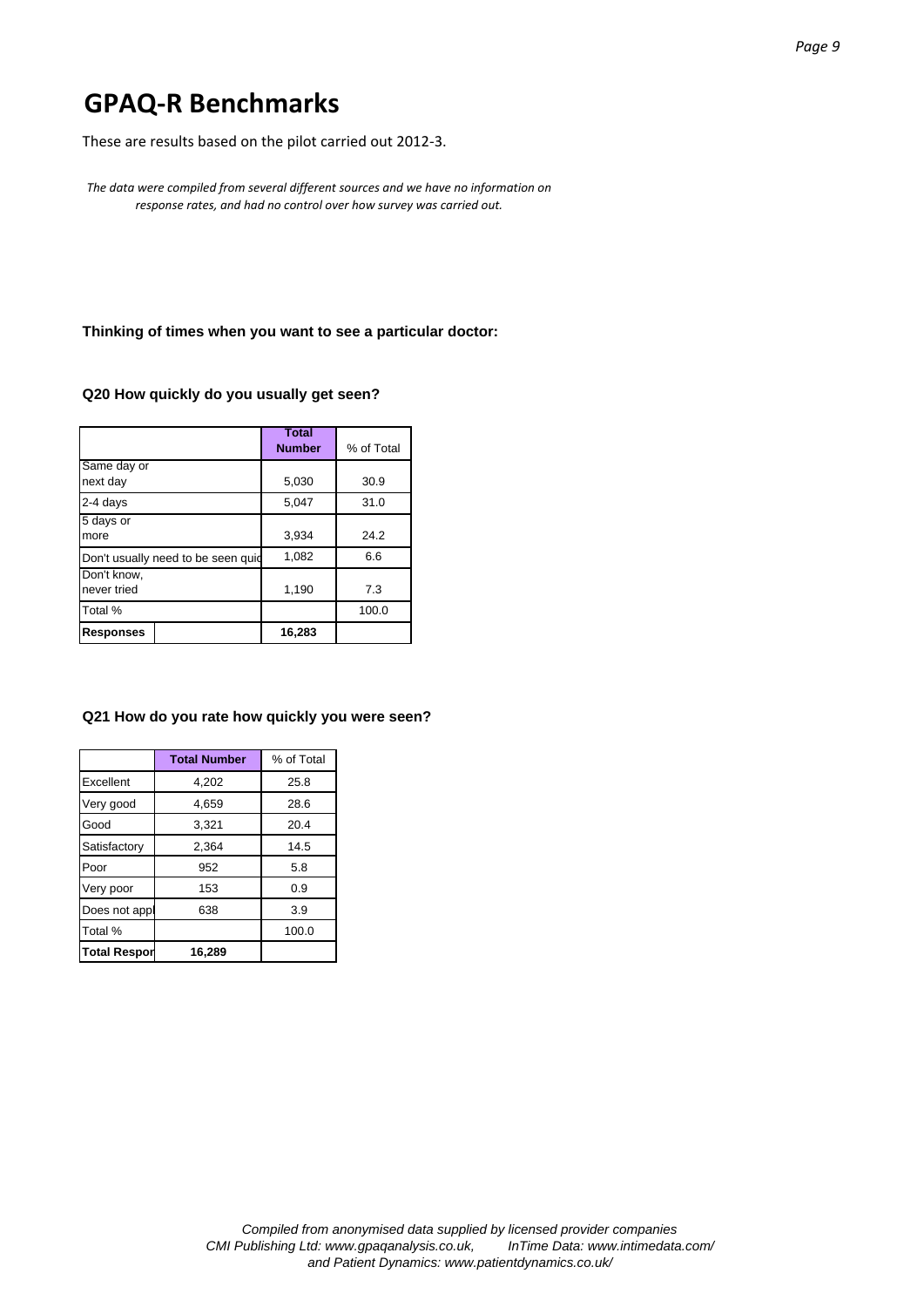These are results based on the pilot carried out 2012‐3.

*The data were compiled from several different sources and we have no information on response rates, and had no control over how survey was carried out.*

**Thinking of times when you want to see anydoctor:** 

# **Q22 How quickly do you usually get seen?**

|                                    | <b>Total</b><br><b>Number</b> | % of Total |
|------------------------------------|-------------------------------|------------|
| Same day or<br>next day            | 9,230                         | 56.7       |
| 2-4 days                           | 4,264                         | 26.2       |
| 5 days or<br>more                  | 1,141                         | 7.0        |
| Don't usually need to be seen quid | 702                           | 4.3        |
| Don't know,<br>never tried         | 945                           | 5.8        |
| Total %                            |                               | 100.0      |
| Total<br><b>Responses</b>          | 16,282                        |            |

#### **Q23 How do you rate how quickly you were seen?**

|                     | <b>Total Number</b> | % of Total |
|---------------------|---------------------|------------|
| Excellent           | 4,860               | 31.0       |
| Very good           | 4.659               | 29.7       |
| Good                | 3,055               | 19.5       |
| Satisfactory        | 1,739               | 11.1       |
| Poor                | 543                 | 3.5        |
| Very poor           | 109                 | 0.7        |
| Does not appl       | 703                 | 4.5        |
| Total %             |                     | 100.0      |
| <b>Total Respor</b> | 15,668              |            |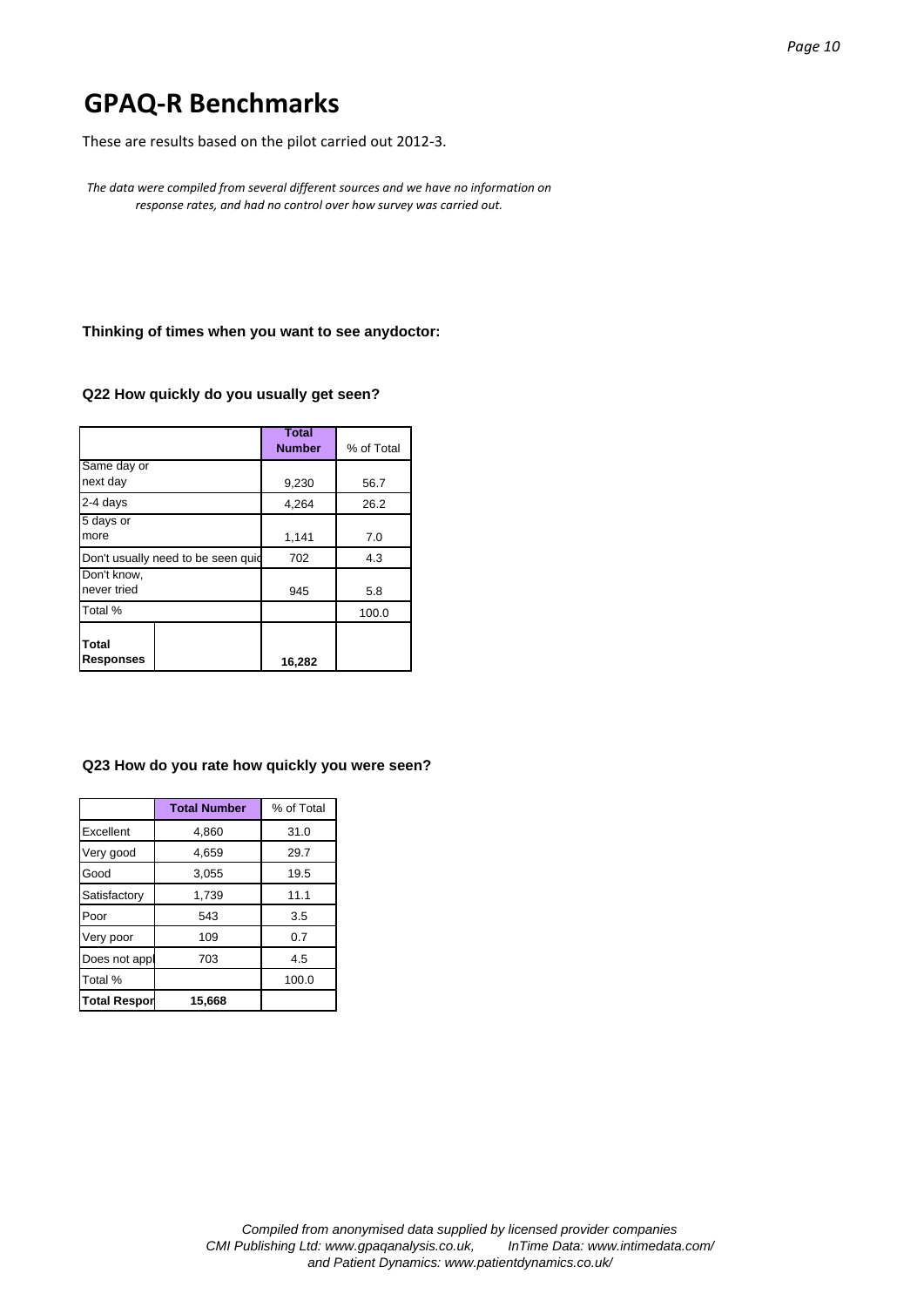These are results based on the pilot carried out 2012‐3.

*The data were compiled from several different sources and we have no information on response rates, and had no control over how survey was carried out.*

### **Q24 How long did you wait for your most recent consulation to start?**

|                        |  | <b>Total</b><br><b>Number</b> | % of Total |
|------------------------|--|-------------------------------|------------|
| Less than 5 minutes    |  | 3,564                         | 22.8       |
| 6-10 minutes           |  | 6,185                         | 39.5       |
| 11-20 minutes          |  | 3,484                         | 22.2       |
| 21-30 minutes          |  | 1,402                         | 9.0        |
| More than 30 minutes   |  | 820                           | 5.2        |
| No set time            |  | 209                           | 1.3        |
| Total %                |  |                               | 100.0      |
| <b>Total Responses</b> |  | 15,664                        |            |

### **Q25 How do you rate how long you waited?**

|                        | <b>Total</b><br><b>Number</b> | % of Total |
|------------------------|-------------------------------|------------|
|                        |                               |            |
| Excellent              | 3,787                         | 24.1       |
| Very good              | 4,171                         | 26.6       |
| Good                   | 3,396                         | 21.6       |
| Satisfactory           | 3,082                         | 19.6       |
| Poor                   | 964                           | 6.1        |
| Very poor              | 220                           | 1.4        |
| Does not apply         | 81                            | 0.5        |
| Total %                |                               | 100.0      |
| <b>Total Responses</b> | 15,701                        |            |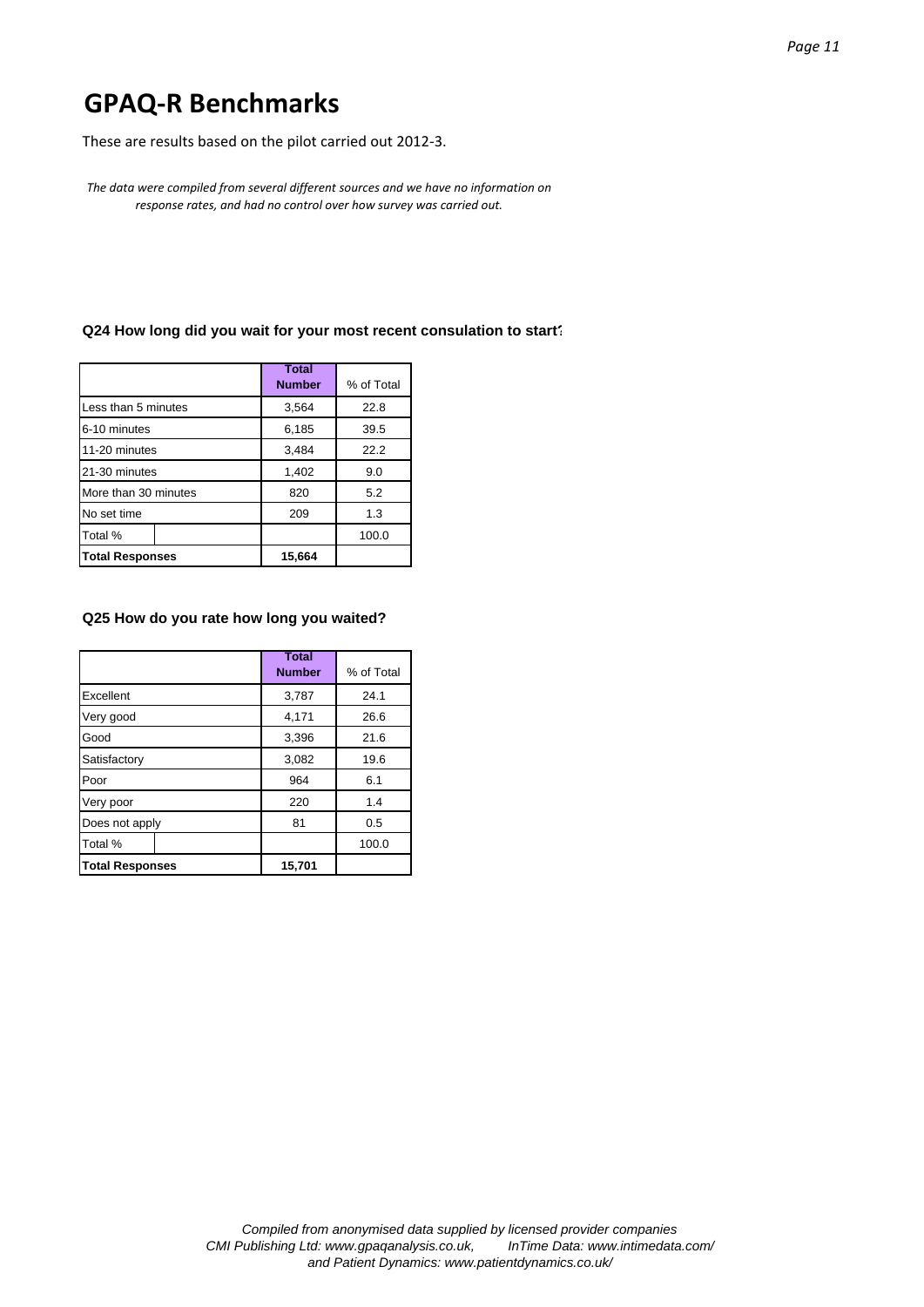These are results based on the pilot carried out 2012‐3.

*The data were compiled from several different sources and we have no information on response rates, and had no control over how survey was carried out.*

### **Q26 Is your GP surgery open at convenient times?**

|                              | Total No<br>response<br><b>SC</b> | % of total |
|------------------------------|-----------------------------------|------------|
| Yes                          | 13,403                            | 86.3       |
| <b>No</b>                    | 1,427                             | 9.2        |
| Don't know                   | 708                               | 4.6        |
| Total %                      |                                   | 100.0      |
| <b>Total no</b><br>responses | 15,538                            |            |

The table below shows responses only from patients who said (Q26) the practice was not open at convenient times and also answered Q27.

They could tick more than one box:

|                                                | Total No<br>responses | % of Q26 No/Don't<br>Know responses<br>to Q27 |
|------------------------------------------------|-----------------------|-----------------------------------------------|
| Number of<br>patients said No<br>or Don't know | 2,135                 | 13.7%                                         |
| Number of these<br>answering Q27               | 1,864                 |                                               |
| Before 8am                                     | 567                   | 15.6%                                         |
| At lunchtime                                   | 292                   | 8.0%                                          |
| After 6.30pm                                   | 1,066                 | 29.2%                                         |
| Saturday                                       | 1,173                 | 32.2%                                         |
| Sunday                                         | 465                   | 12.8%                                         |
| None of these                                  | 82                    | 2.2%                                          |
| Total %                                        |                       | 100.0%                                        |
| <b>Total number</b><br>responses               | 3,645                 |                                               |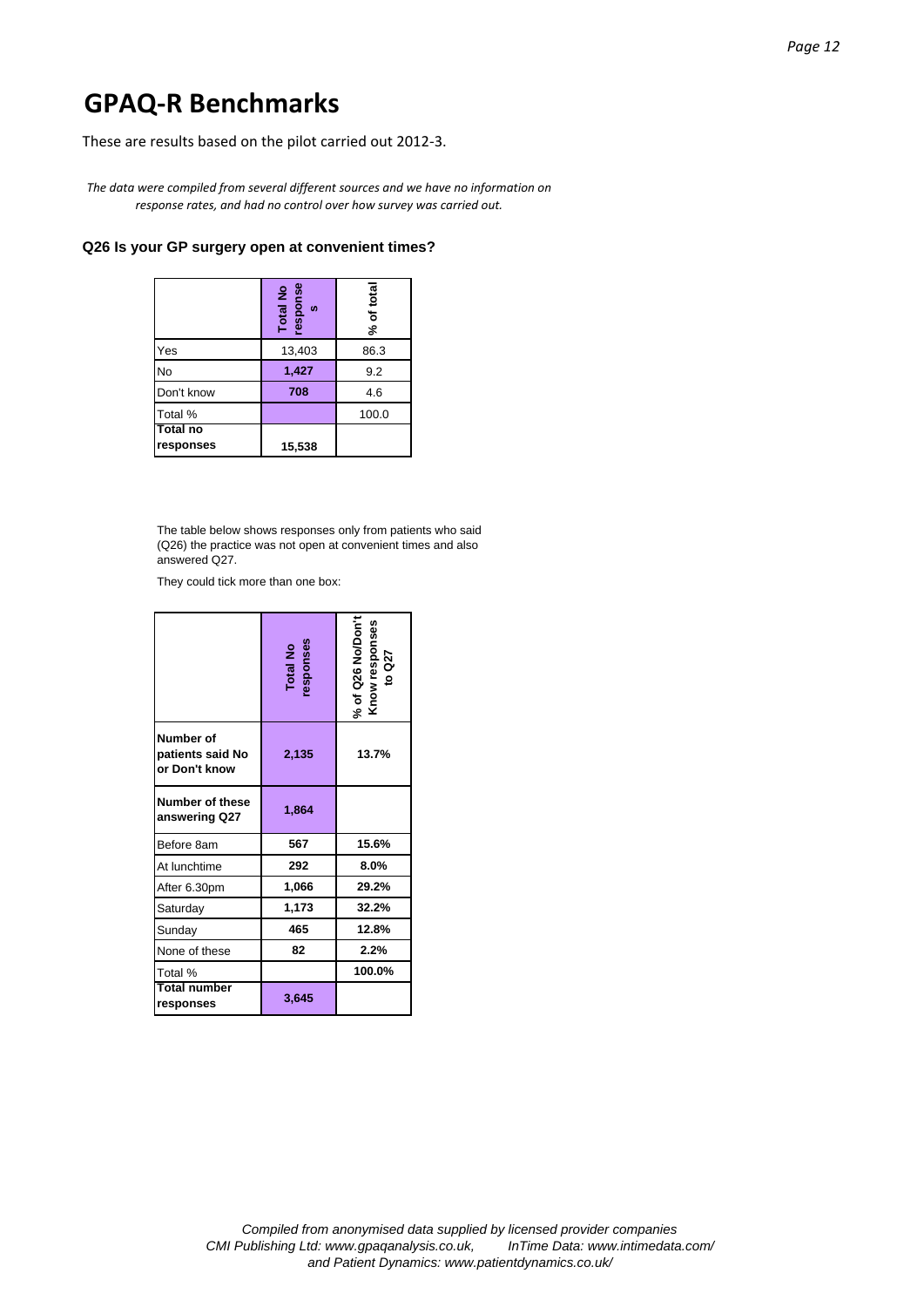These are results based on the pilot carried out 2012‐3.

*The data were compiled from several different sources and we have no information on response rates, and had no control over how survey was carried out.*

# **Q28 Is there a particular GP you usually prefer to see or speak to?**

|                               | those answering<br>Responses from<br>to $Q28$<br>"Yes" | % of total |
|-------------------------------|--------------------------------------------------------|------------|
| Number said "Yes" to Q28      | 10,098                                                 | 64.6       |
| Always or almost always       | 4,557                                                  | 45.1       |
| A lot of the time             | 2,590                                                  | 25.6       |
| Some of the time              | 1,993                                                  | 19.7       |
| Never or almost never         | 257                                                    | 2.5        |
| Not tried                     | 98                                                     | 1.0        |
| Total answering this question | 10,098                                                 | 94.0       |

#### **Q29 How often do you see or speak to the GP you prefer?**

10,098 Patients answered "Yes" to Q28 so prefer to speak to a particular GP 11,436 Patients answered this question.

|                               | Q28<br>Responses from those<br>$\mathbf{Q}$<br>"Yes"<br>answering | % of total | Responses from all<br>$\frac{29}{2}$<br>answering | % of total |
|-------------------------------|-------------------------------------------------------------------|------------|---------------------------------------------------|------------|
| Number said "Yes" to Q28      | 10,098                                                            | 64.6       |                                                   |            |
| Always or almost always       | 4,557                                                             | 45.1       | 5,016                                             | 43.9       |
| A lot of the time             | 2,590                                                             | 25.6       | 3,015                                             | 26.4       |
| Some of the time              | 1,993                                                             | 19.7       | 2,517                                             | 22.0       |
| Never or almost never         | 257                                                               | 2.5        | 394                                               | 3.4        |
| Not tried                     | 98                                                                | 1.0        | 494                                               | 4.3        |
| Total answering this question | 10,098                                                            | 94.0       | 11,436                                            | 100        |

Again, some patients may answer Q28 that they prefer a particular GP yet leave Q29 blank; and conversely some may leave Q28 blank yet answer how often they see or speak to their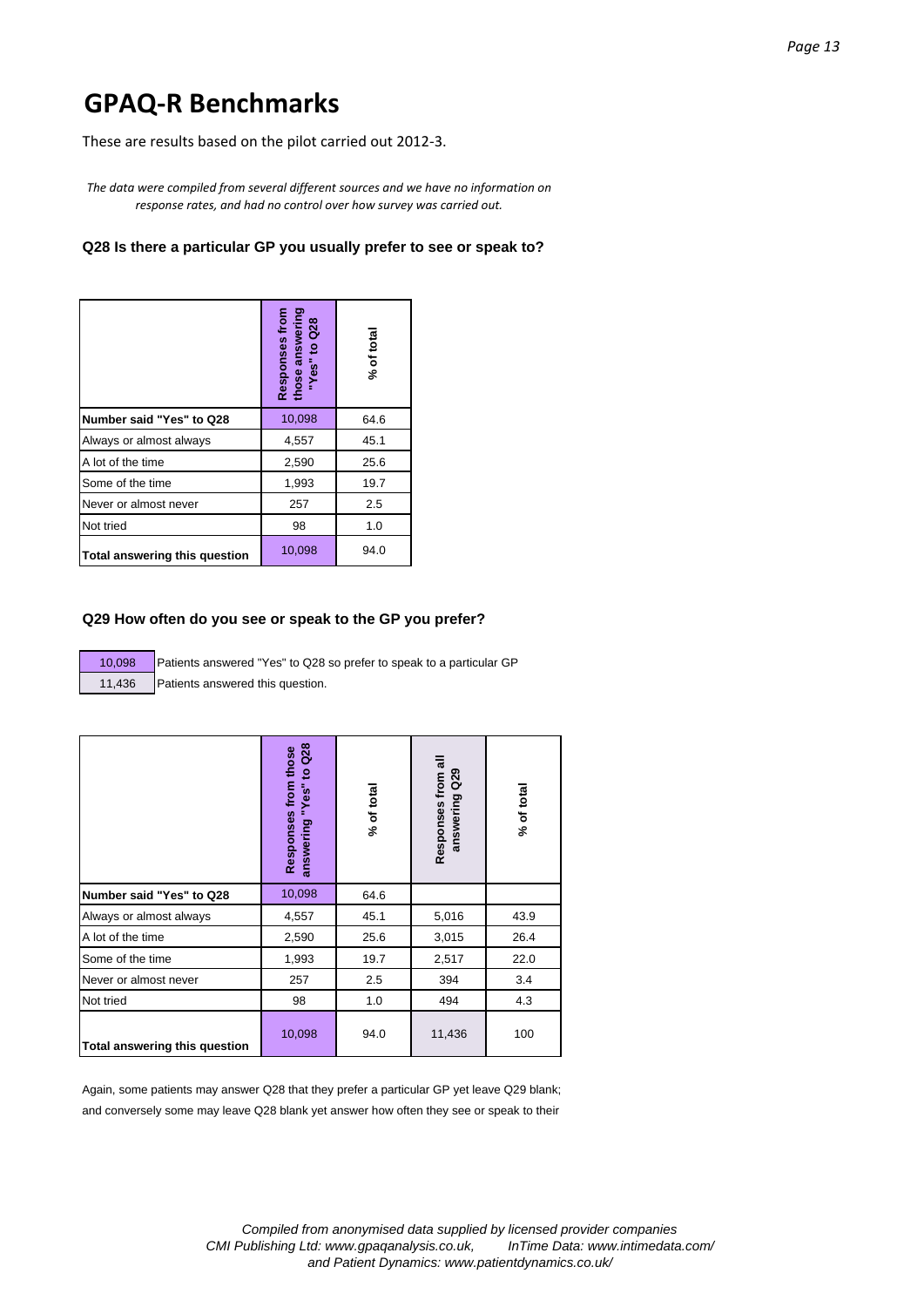These are results based on the pilot carried out 2012‐3.

*The data were compiled from several different sources and we have no information on response rates, and had no control over how survey was carried out.*

## **About your last visit to the practice nurse: How good was the nurse at:**

## **Q30 Putting you at ease?**

|                     | <b>Total Number</b> | % of Total |
|---------------------|---------------------|------------|
| Very good           | 8347                | 66.6       |
| Good                | 2884                | 23.0       |
| Satisfactory        | 649                 | 5.2        |
| Poor                | 98                  | 0.8        |
| Very poor           | 42                  | 0.3        |
| Does not appl       | 520                 | 4.1        |
| Total %             |                     | 100.0      |
| <b>Total numbel</b> | 12.540              |            |

# **Q31 Giving you enough time?**

|                     | <b>Total Number</b> | % of Total |
|---------------------|---------------------|------------|
| Very good           | 7767                | 62.7       |
| Good                | 3356                | 27.1       |
| Satisfactory        | 759                 | 6.1        |
| Poor                | 73                  | 0.6        |
| Very poor           | 21                  | 0.2        |
| Does not appl       | 404                 | 3.3        |
| Total %             |                     | 100.0      |
| <b>Total number</b> | 12,380              |            |

#### **Q32 Listening to you?**

|                     | <b>Total Number</b> | % of Total |
|---------------------|---------------------|------------|
| Very good           | 7980                | 64.6       |
| Good                | 3044                | 24.7       |
| Satisfactory        | 749                 | 6.1        |
| Poor                | 92                  | 0.7        |
| Very poor           | 30                  | 0.2        |
| Does not appl       | 450                 | 3.6        |
| Total %             |                     | 100.0      |
| <b>Total number</b> | 12,345              |            |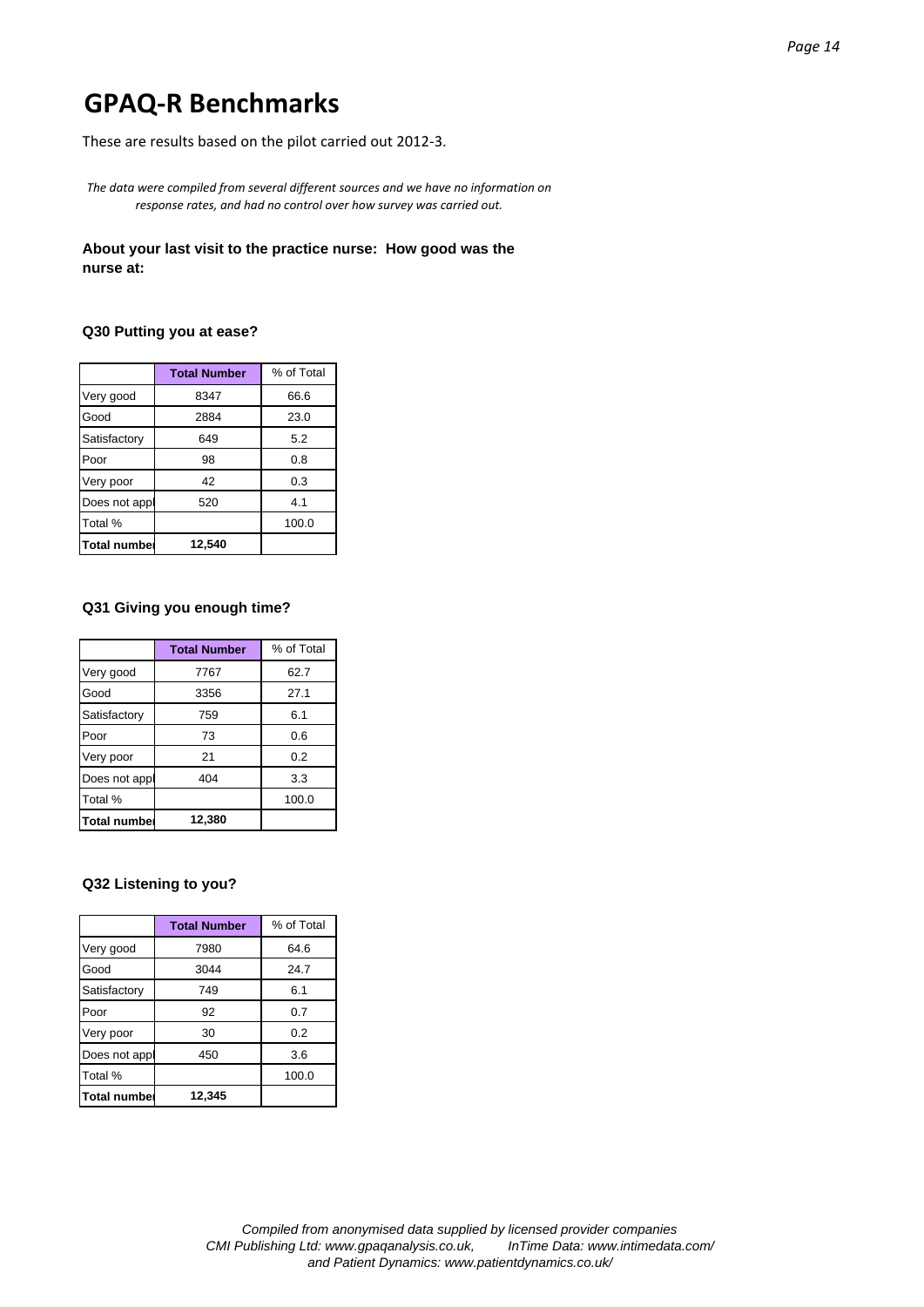These are results based on the pilot carried out 2012‐3.

*The data were compiled from several different sources and we have no information on response rates, and had no control over how survey was carried out.*

#### **Q33 Explaining your condition and treatment?**

|                     | <b>Total Number</b> | % of Total |
|---------------------|---------------------|------------|
| Very good           | 7522                | 61.1       |
| Good                | 3062                | 24.9       |
| Satisfactory        | 856                 | 7.0        |
| Poor                | 98                  | 0.8        |
| Very poor           | 32                  | 0.3        |
| Does not appl       | 736                 | 6.0        |
| Total %             |                     | 100.0      |
| <b>Total number</b> | 12.306              |            |

#### **Q34 Involving you in decisions about your care?**

|                     | <b>Total Number</b> | % of Total |
|---------------------|---------------------|------------|
| Very good           | 6719                | 54.9       |
| Good                | 3214                | 26.2       |
| Satisfactory        | 879                 | 7.2        |
| Poor                | 100                 | 0.8        |
| Very poor           | 34                  | 0.3        |
| Does not appl       | 1301                | 10.6       |
| Total %             |                     | 100.0      |
| <b>Total numbel</b> | 12.247              |            |

#### **Q35 Providing or arranging treatment for you?**

|                     | <b>Total Number</b> | % of Total |
|---------------------|---------------------|------------|
| Very good           | 6947                | 56.9       |
| Good                | 2950                | 24.2       |
| Satisfactory        | 734                 | 6.0        |
| Poor                | 78                  | 0.6        |
| Very poor           | 33                  | 0.3        |
| Does not appl       | 1470                | 12.0       |
| Total %             |                     | 100.0      |
| <b>Total number</b> | 12,212              |            |

#### **Q36 Would you be completely happy to see this Nurse again?**

|                                     | <b>Total</b><br><b>Number</b> | % of Total |
|-------------------------------------|-------------------------------|------------|
| Yes                                 | 11,339                        | 97.1       |
| No                                  | 337                           | 2.9        |
| Total %                             |                               | 100.0      |
| <b>Total Number of</b><br>responses | 11,676                        |            |

*Compiled from anonymised data supplied by licensed provider companies CMI Publishing Ltd: www.gpaqanalysis.co.uk, InTime Data: www.intimedata.com/ and Patient Dynamics: www.patientdynamics.co.uk/*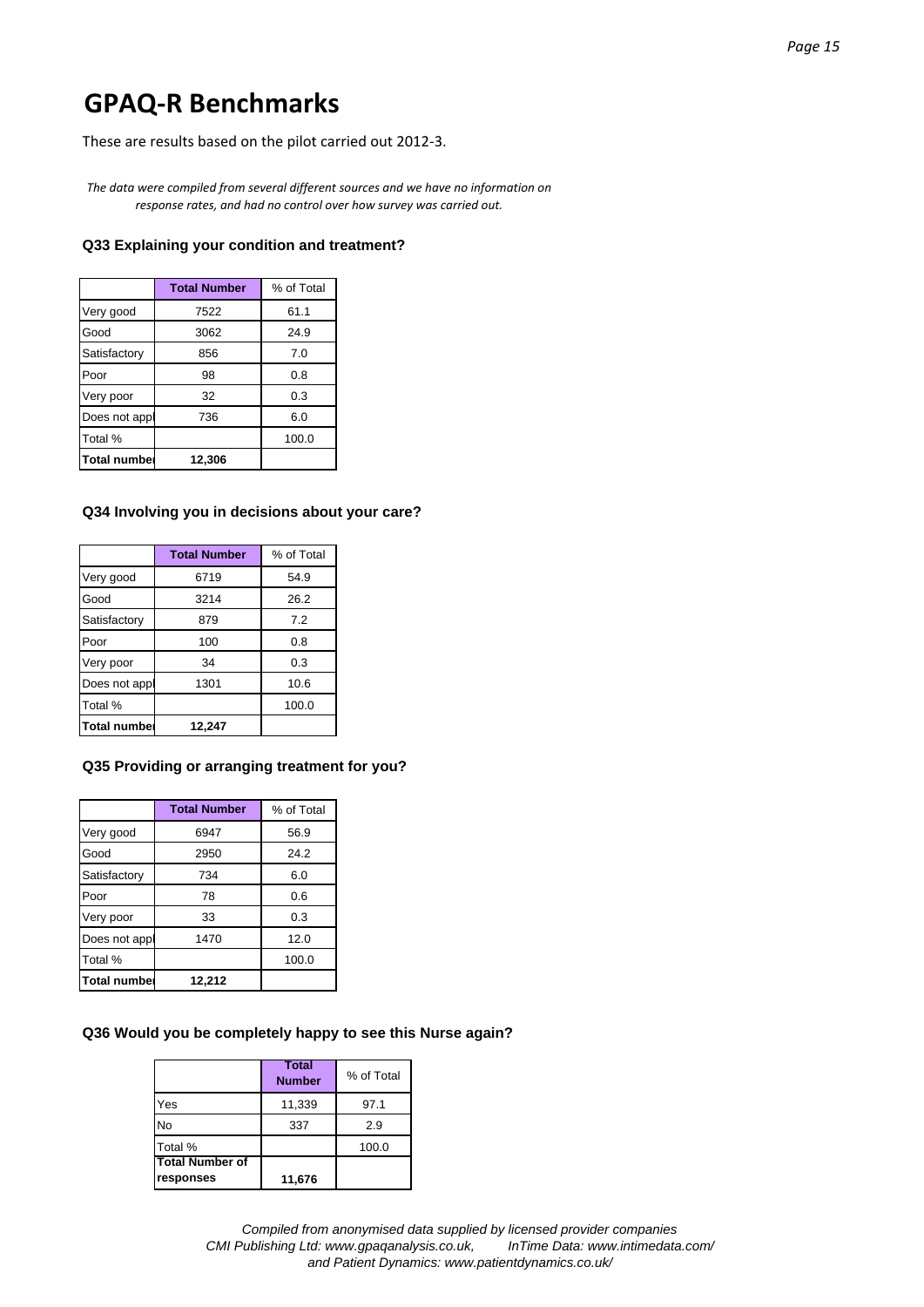These are results based on the pilot carried out 2012‐3.

*The data were compiled from several different sources and we have no information on response rates, and had no control over how survey was carried out.*

# **Thinking about the care you get from your doctors and nurses overa practice help you to:**

### **Q37 Understand your health problems**

|                | <b>Total</b><br><b>Number</b> | % of Total |
|----------------|-------------------------------|------------|
| Very well      | 13789                         | 85.0       |
| Unsure         | 1783                          | 11.0       |
| Not very well  | 246                           | 1.5        |
| Does not apply | 408                           | 2.5        |
| Total %        |                               | 100.0      |
| Total number   | 16,226                        |            |

#### **Q38 Cope with your health problems**

|                | <b>Total</b><br><b>Number</b> | % of Total |
|----------------|-------------------------------|------------|
| Very well      | 13295                         | 82.4       |
| Unsure         | 1920                          | 11.9       |
| Not very well  | 333                           | 2.1        |
| Does not apply | 589                           | 3.6        |
| Total %        |                               | 100.0      |
| Total number   | 16,137                        |            |

# **Q39 Keep yourself healthy**

|                     | <b>Total</b><br><b>Number</b> | % of Total |
|---------------------|-------------------------------|------------|
| Very well           | 12073                         | 75.2       |
| Unsure              | 2581                          | 16.1       |
| Not very well       | 406                           | 2.5        |
| Does not apply      | 988                           | 6.2        |
| Total %             |                               | 100.0      |
| <b>Total number</b> | 16,048                        |            |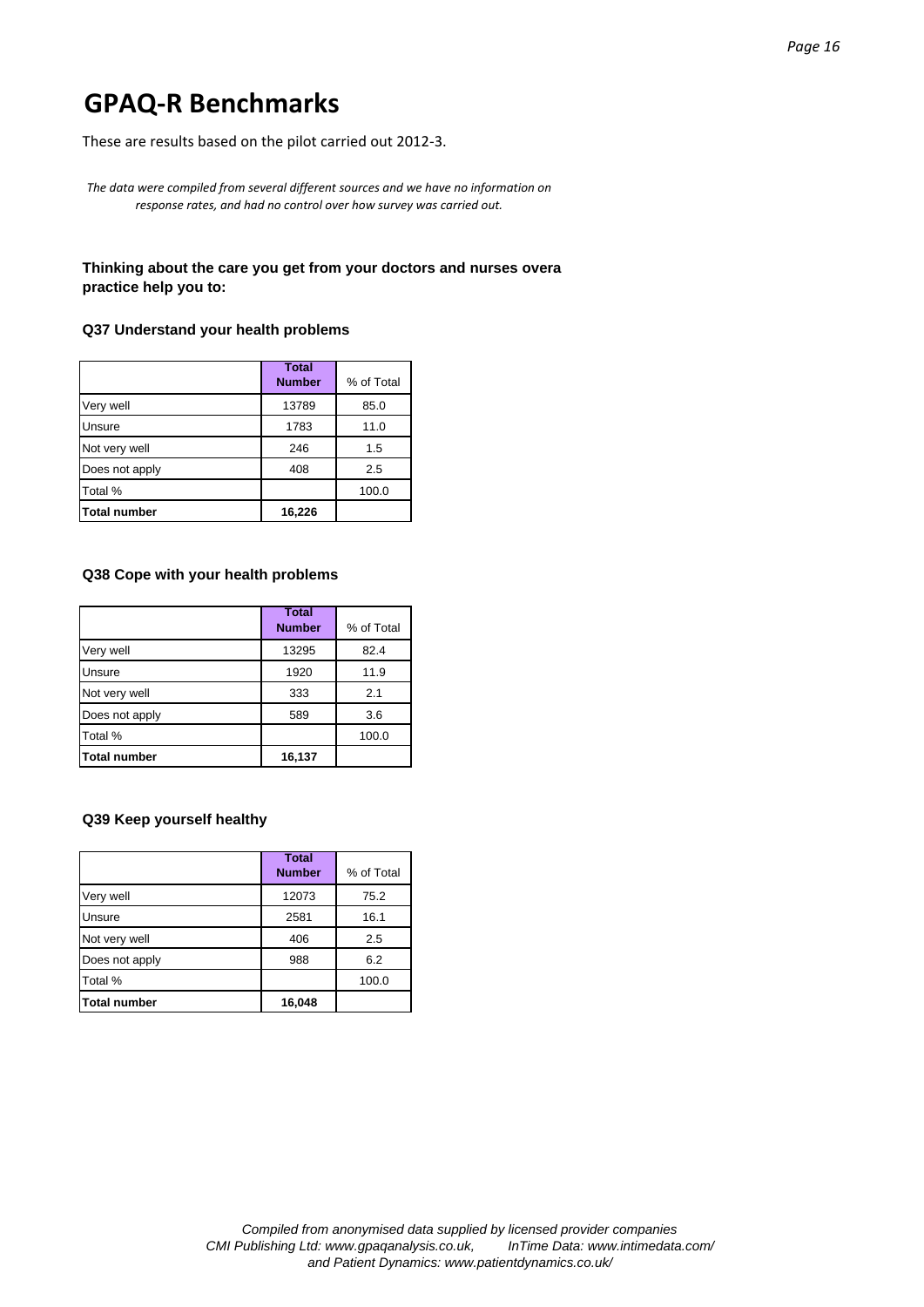These are results based on the pilot carried out 2012‐3.

*The data were compiled from several different sources and we have no information on response rates, and had no control over how survey was carried out.*

# **Q40 Overall, how would you describe your experience of your GP sur**

|                     | Total<br>Number<br>responses | % of total |
|---------------------|------------------------------|------------|
| Excellent           | 7473                         | 45.9       |
| Very good           | 5635                         | 34.6       |
| Good                | 2279                         | 14.0       |
| Satisfactory        | 744                          | 4.6        |
| Poor                | 123                          | 0.8        |
| Very poor           | 33                           | 0.2        |
| Total %             |                              | 100.0      |
| <b>Total number</b> | 16,287                       |            |

### **Q41 Would you recommend your GP surgery to someone who has just m**

|                     | Total<br>Number<br>responses | % of total |
|---------------------|------------------------------|------------|
| Yes, definitely     | 11227                        | 69.0       |
| Yes, probably       | 4143                         | 25.5       |
| No, probably not    | 515                          | 3.2        |
| No, definitley not  | 105                          | 0.6        |
| Don't know          | 288                          | 1.8        |
| Total %             |                              | 100.0      |
| <b>Total number</b> | 16,278                       |            |